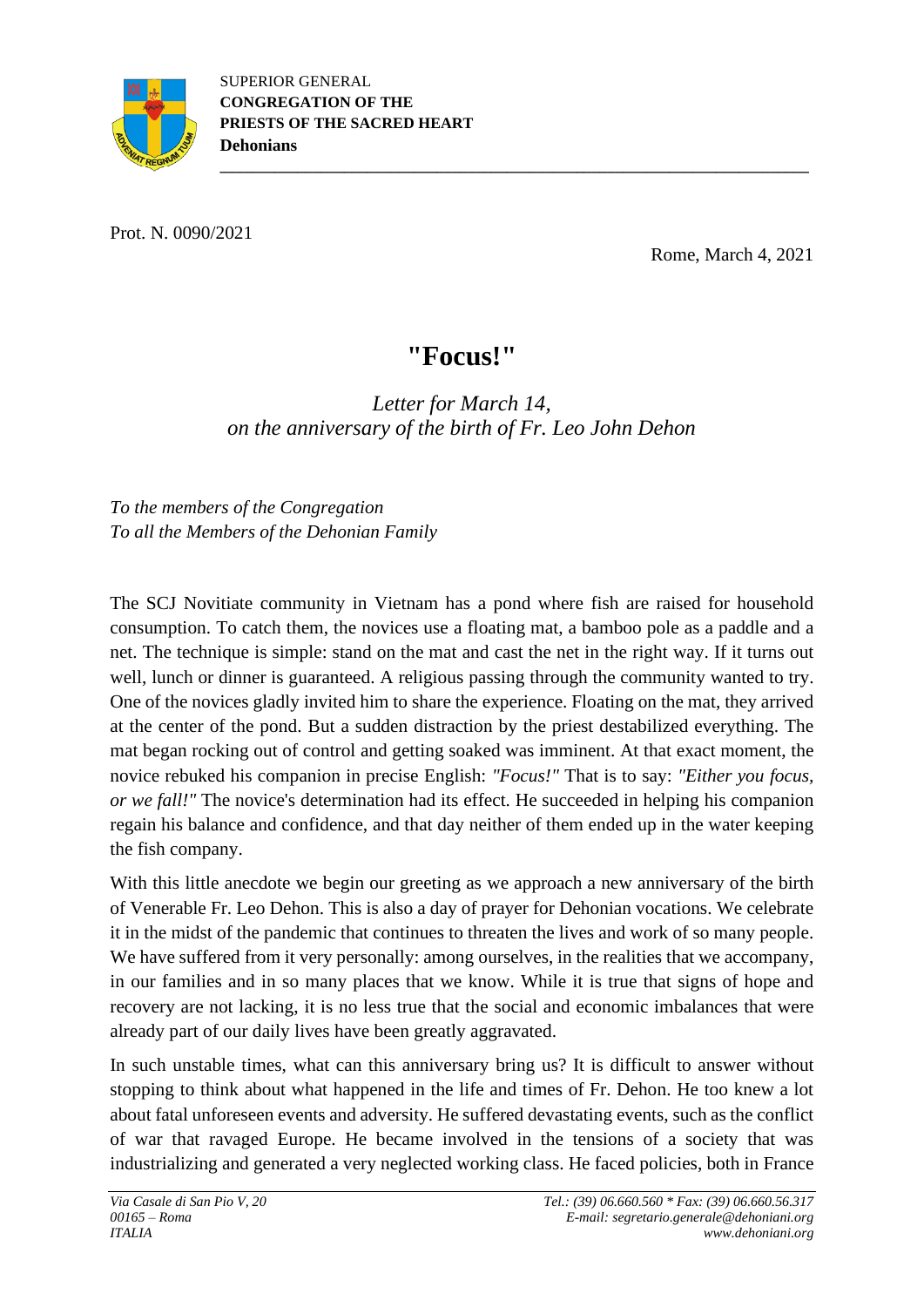and in other countries, that created difficulties for the Church's task, and especially for religious life. He was not unaware of the epidemics that fatally plagued large regions of the world. And if we look closely at his own life, he personally knew more than a few tribulations: the opposition of his father to his priestly vocation; the fire at St. John's College and eventually having to give the school up; the suppression of his first Congregation, the *Prêtres Oblats du Cœur de Jésus* (*"Consummatum est!"*); the failures of missionary projects in Ecuador and Tunisia; the death of many missionaries in Africa due to illness; the loss of houses and works due to civil laws; the deterioration of his health; conflicts within the Congregation; economic difficulties; misunderstandings; defamations ... and a long list of episodes that, time and again, put his faith, his vocation and his project to the test.

However, despite everything he did not lose perspective: *"Every year has its own portion. One must always know how to say* fiat*!"*. <sup>1</sup> Far from taking refuge in a resigned fatalism, Fr. Dehon assumed everything that happened was a path of conversion and an abandonment to the will of God. With a disposition that matured by intimacy, prayer, and shared discernment, and with his attentive gaze on the world, Fr. Dehon sought to respond to God's invitation to participate in His own holiness: *"Yes, holiness is a simple* fiat*, a simple disposition of the will according to the will of God. What could be easier? For who cannot love such a kind and good will? The* soul that sees the will of God in all things, both in the most desolate and in the easiest, receives *everything with joy and equal respect ..."*. 2

Despite the storms in which he was submerged, neither pessimism nor anxiety managed to defeat him. As a diligent servant he actively trusted and waited on the Lord, zealously guarding the grace of uniting with Him in a reparatory vocation. In the abiding memory of the men and women who preceded him in faith, Fr. Dehon also found comfort and encouragement to stay focused in the best possible way. This year it is especially worth remembering Saint Joseph, to whom Fr. Dehon professed a singular devotion. He admired Joseph's readiness to set out, to get up again and again, in the light of what God was asking of him, despite his major bewilderment. In the words of Pope Francis:

*"Often in life, things happen whose meaning we do not understand. Our first reaction is frequently one of disappointment and rebellion. Joseph set aside his own ideas in order to accept the course of events and, mysterious as they seemed, to embrace them, take responsibility for them and make them part of his own history. Unless we are reconciled with our own history, we will be unable to take a single step forward, for we will always remain hostage to our expectations and the disappointments that follow".*<sup>3</sup>

Looking at our day, it is not surprising that all that has happened in the last year has greatly disturbed and upset us. But it is up to us to welcome it with a believing gaze and a heart that,

<sup>1</sup> *« Chaque année a eu sa part. Il faut savoir dire toujours son fiat ! »*. *Souvenirs* (LCC 8090139/30).

<sup>2</sup> *« Oui, la sainteté est un simple fiat, une simple disposition de volonté conforme à celle de Dieu. Qu'y a-t-il de plus aisé ? Car qui ne peut aimer une volonté si aimable et si bonne ? L'âme qui voit la volonté de Dieu en toutes choses, les plus désolantes comme les plus faciles, reçoit tout avec joie et avec un respect égal… ».* NQT 39/61.

<sup>3</sup> Pope Francis, *Patris corde* 4.